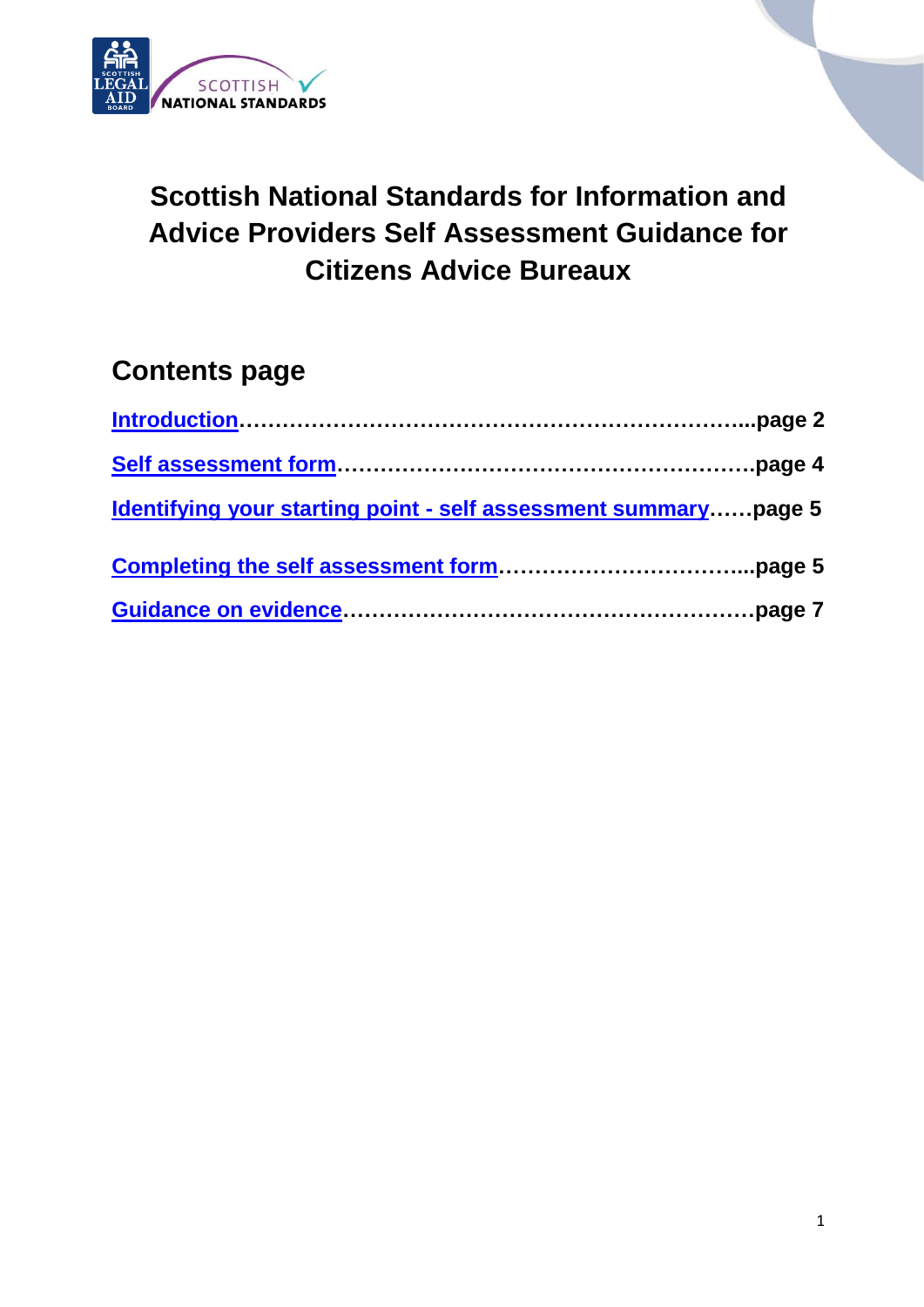

## **Introduction**

This guidance and the tools for self assessment should be used in conjunction with the Scottish National Standards for Information and Advice Providers (SNSIAP): A Quality Assurance Framework 2009, which can be accessed via the Scottish Government's [website.](http://www.gov.scot/Publications/2010/10/08154126/0) The Framework includes Good Practice Guidance in Section 3, which was accurate at the time of publication in 2009 but you should now refer to **this Guidance** to help you to prepare for audit and peer review.

Citizens Advice Bureaux (CABx) are expected to demonstrate compliance with the Organisational Standards relating to case work and referral only. The most recent audit report from Citizens Advice Scotland must be submitted as part of CABx application for accreditation to demonstrate compliance with all the Organisational Standards in the SNSIAP 2009 Framework.

The Organisational Standards in the 2009 Framework remain unchanged. The [Section](http://www.gov.scot/Topics/Justice/policies/widening-access/standardsforadvisers/SNSIAPupdatedcompetences)  [2 Competences for Advisers has been updated](http://www.gov.scot/Topics/Justice/policies/widening-access/standardsforadvisers/SNSIAPupdatedcompetences) to ensure the competences reflect current legislation

Accreditation will be awarded on the basis of compliance with the Standards and in relation to the remit of the advice service. The key indicators have been updated and incorporated into the self assessment form and the following guidance.

This guidance provides examples of evidence that CABx could use to demonstrate compliance with the Organisational Standards, but is not prescriptive. Advice providers should provide evidence that best demonstrates their compliance with each Standard and how this influences their current practice.

The self assessment is designed to support CABx to review, consolidate and improve their practice and identify when they are ready for peer review and audit. Reflecting on actions taken does not mean that further change is necessarily required, but ensures a policy, procedure or practice that worked six months ago is still fit for purpose.

The aim is to reach a position whereby the advice service can evidence how they meet each Standard and the procedures they have in place to monitor and review this on a regular basis.

The advice provider will be expected to;

- summarise how the advice service meets the Standard
- explain why the evidence provided is appropriate and proportionate for the advice service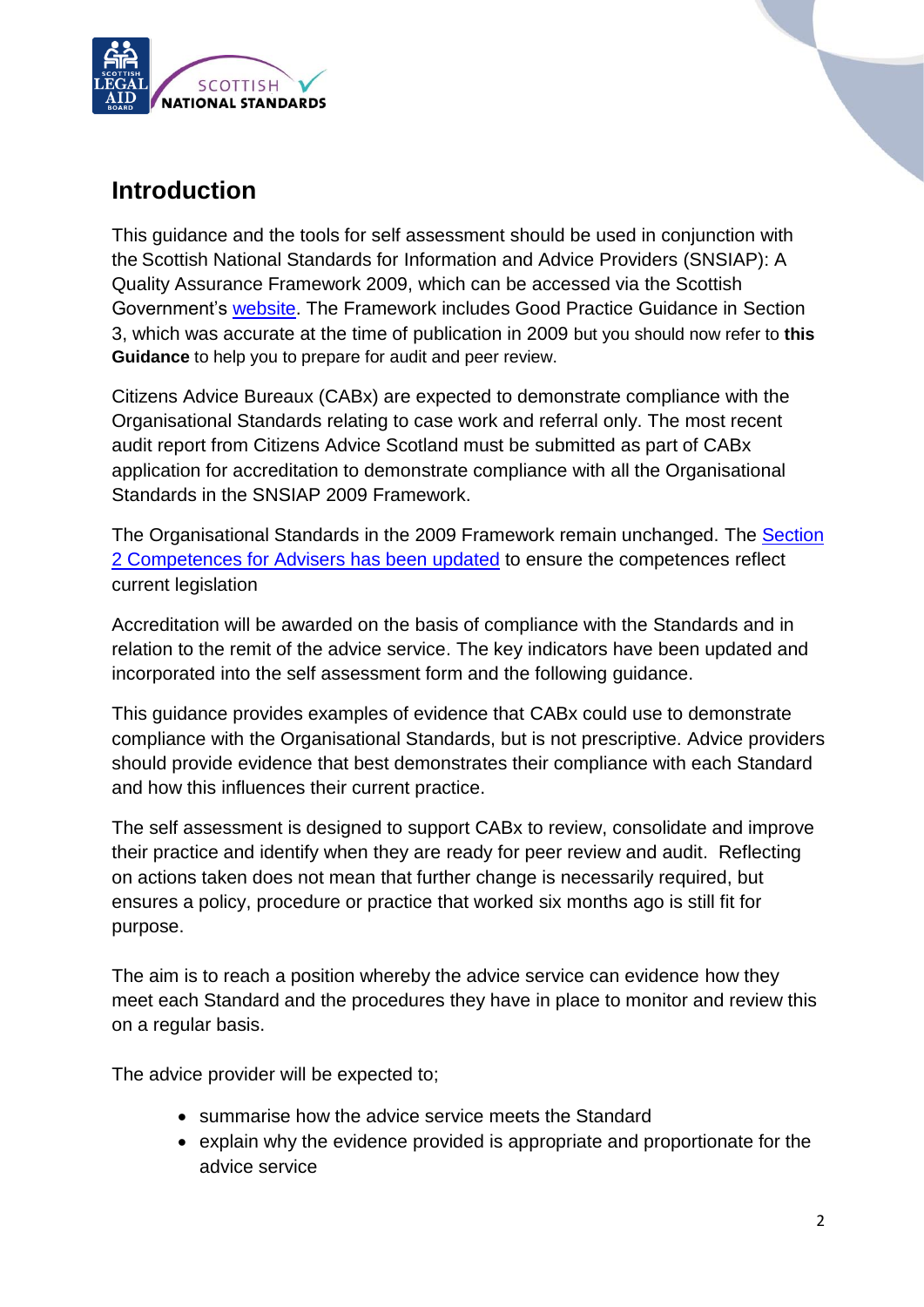

- reflect on the actions taken and progress and improvements made by the advice service
- outline the systems in place to monitor and review compliance

The self assessment should focus on the advice service delivery/function of the organisation only. As a starting point for completing the self assessment CABx should consider the remit of their advice service, including;

- The Type and topic (for example Type II housing) and sub-topic (for example eviction) of advice provided, as defined in the SNSIAP
- The background, context and overall purpose of the advice service

Along with the CAS audit report, the information collected and collated in the self assessment will form the basis of the application for accreditation. Documents will not be expected to be sent with the application for accreditation or hyperlinks inserted. Auditors will ask for access to some of these later, for example by uploading to a cloud file hosting service, by email or via the advice provider's website.

### **What to expect from the audit**

The auditors will take a supportive approach to help advice providers demonstrate compliance with the Standards. They do not set out to find fault when they perform an audit, but instead aim to confirm that an organisation is meeting or exceeding the requirements of the Standards. Auditors will take in to account what they have been told about the remit and structure of the advice service to help gauge whether evidence is appropriate and proportionate and will request additional supporting audit documents to be completed if required.

Where 'gaps' are identified in the process i.e. the procedure document is not being followed or the organisation has not identified that there should be a policy or procedure in place, the auditor will work with the advice provider to find cost effective ways of addressing those issues.

For Standards 5.2 and 5.3 the auditor will randomly select between 3 and 5 staff members and ask for evidence of inductions, appraisals, One to One meetings/supervision and training plans (including evidence to support) that have been undertaken.

The audits will follow a structured approach, which follows professional audit standards designed to keep the advice provider informed of what they plan to do, what they have done and finally what they find.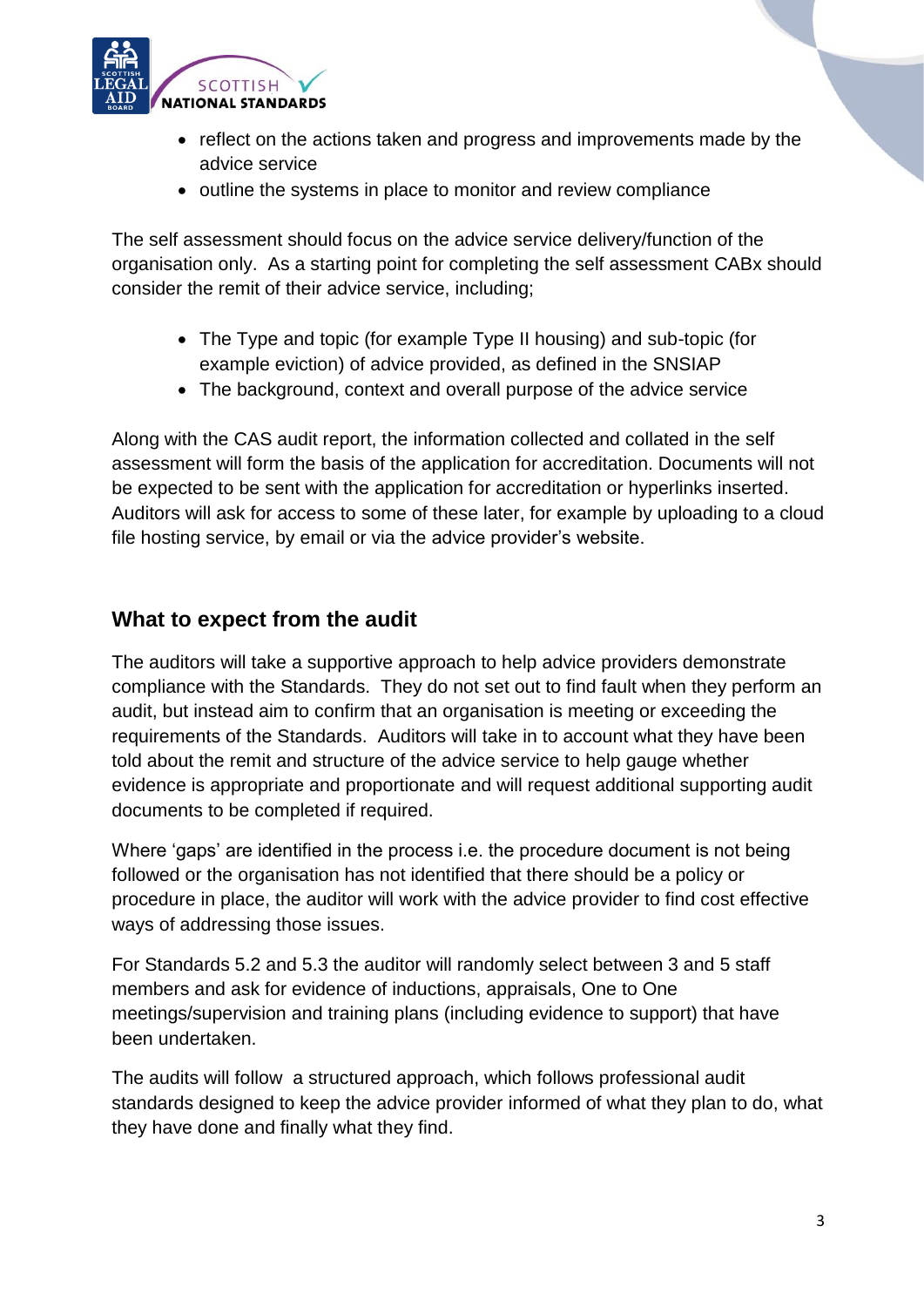

 The auditor will carry out a desktop review of the application and CAS audit report, looking for confirmation that a framework is in place to support accreditation and that systems are operating in accordance with the Standards. When all information has been received by the Auditor from the organisation, to conclude the Audit the auditor will, normally within two weeks of the completion of their review, issue a draft findings paper.

The advice provider will be asked to provide (if required) a written response to the points, setting out the actions that they will be taking, the person who will be responsible for the action and a date by which the action will be completed. The auditor will be happy to discuss the report and responses provided.

The audits will be carried out in line with the Public Sector Internal Audit Standards (Applying the IIA International Standards to the UK Public Sector).

# <span id="page-3-0"></span>**Self assessment form**

The self assessment form reflects the Organisational Standards in the SNSIAP framework that relate to casework and referral, which can be found in the following sections of the Organisational Standards;

### **4. Standards for Providing the Service 5. Standards Around Competence**

The evidence provided can be succinct; using bullet points, *not long descriptions*. The evidence will be documented, but you may also wish to provide a brief description of actions taken or planned.

It is anticipated that for most advice providers starting to implement the Standards there will be some further action required to meet all the Standards. The form has been designed to help CABx track their progress;

- o carrying out an initial assessment of compliance with the relevant Standards
- $\circ$  implementing new procedures and/or collating up to date evidence about practice
- o concluding that the advice service can evidence achievement across all the **Standards**

The self assessment therefore uses the following RAG (Red, Amber, Green) scoring definitions:

Red not yet confident that this Standard has been achieved or could be evidenced (both in terms of policies and procedures, and also in terms of impact and knowledge of staff/volunteers)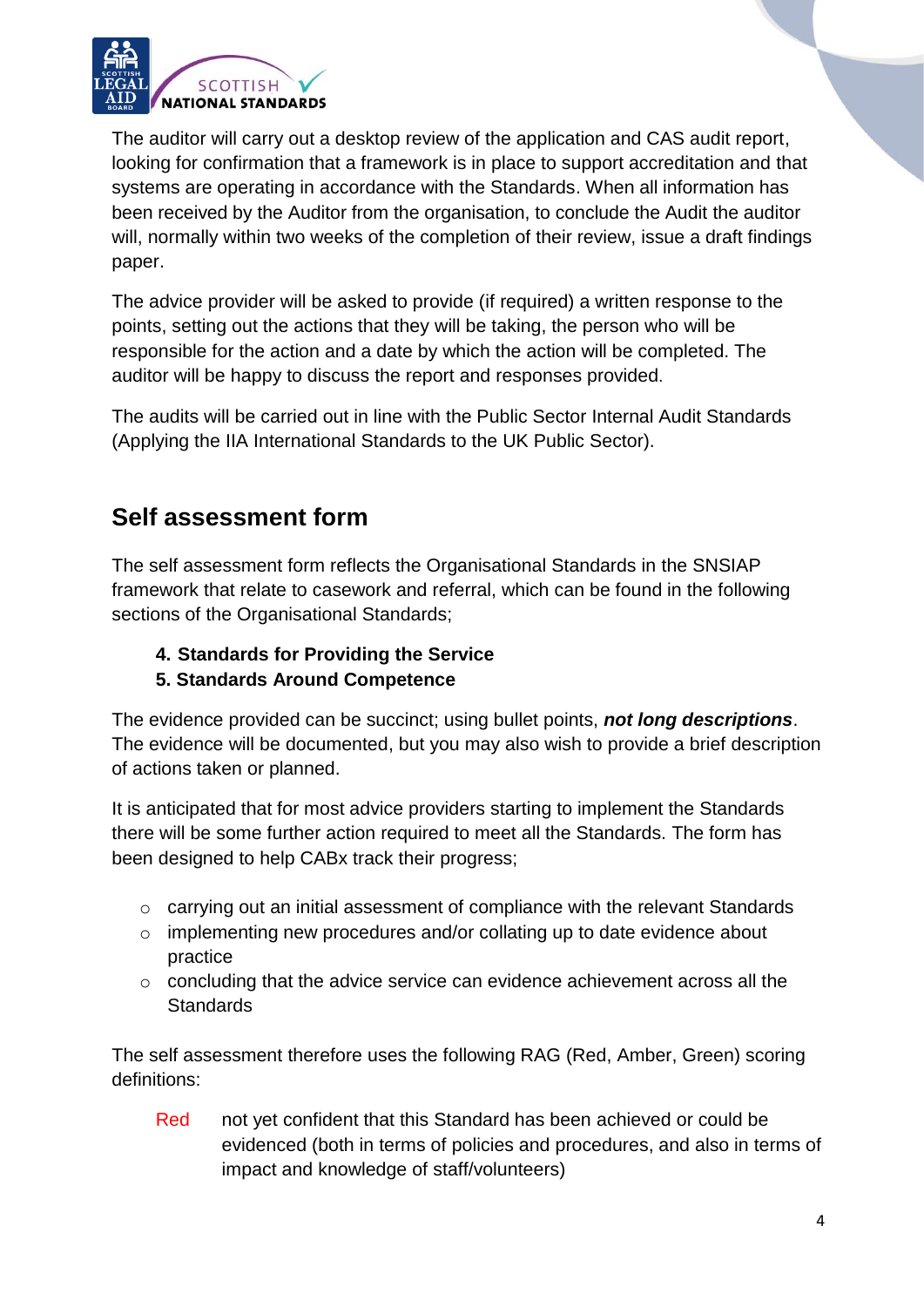

Amber some action undertaken to meet this Standard but further work required

Green we can evidence how we meet this Standard and have procedures in place to monitor and review this on a regular basis

The Organisational Standards under each category are numbered and colour coded and incorporate key indicators related to the key indicators in the SNSIAP framework.

### <span id="page-4-0"></span>**Identifying your starting point - self assessment summary**

This [document](http://www.slab.org.uk/common/documents/advice_sector/documents/SNSIAPselfassessmentsummaryCABx_-_Fillable_Fields.pdf) provides an "at a glance" summary of the relevant Standards and how the advice service has self assessed as either red, amber or green against each Standard after an initial review of current practices and procedures. The self assessment summary should highlight actions that need prioritised or may take longer to implement.

<span id="page-4-1"></span>Advice providers should carry out an initial assessment based on their best understanding of how their advice service currently operates.

### **Completing the self assessment form**

### **Advice provider information and remit**

- o Provide contacts details for the advice service
- o Define the remit of the advice service in relation to the Types and topics of advice provided (for example Type II in Welfare Benefits), including sub-topics as defined in the SNSIAP (for example Means-Tested benefits)
- $\circ$  Give an overview of the scale, structure and remit of the advice service.

### **Current position**

- $\circ$  For each key indicator insert the date and note the current position within the advice service, for example any relevant policies and procedures in place or current practice and briefly explain why they have been chosen as evidence. Assess the advice service as either red, amber or green in relation to each key indicator.
- o Please ensure that any documentary evidence that is to be provided to support your application has the Standard Reference number annotated thereon ie "1.1 – Organisational Chart" for ease of reference.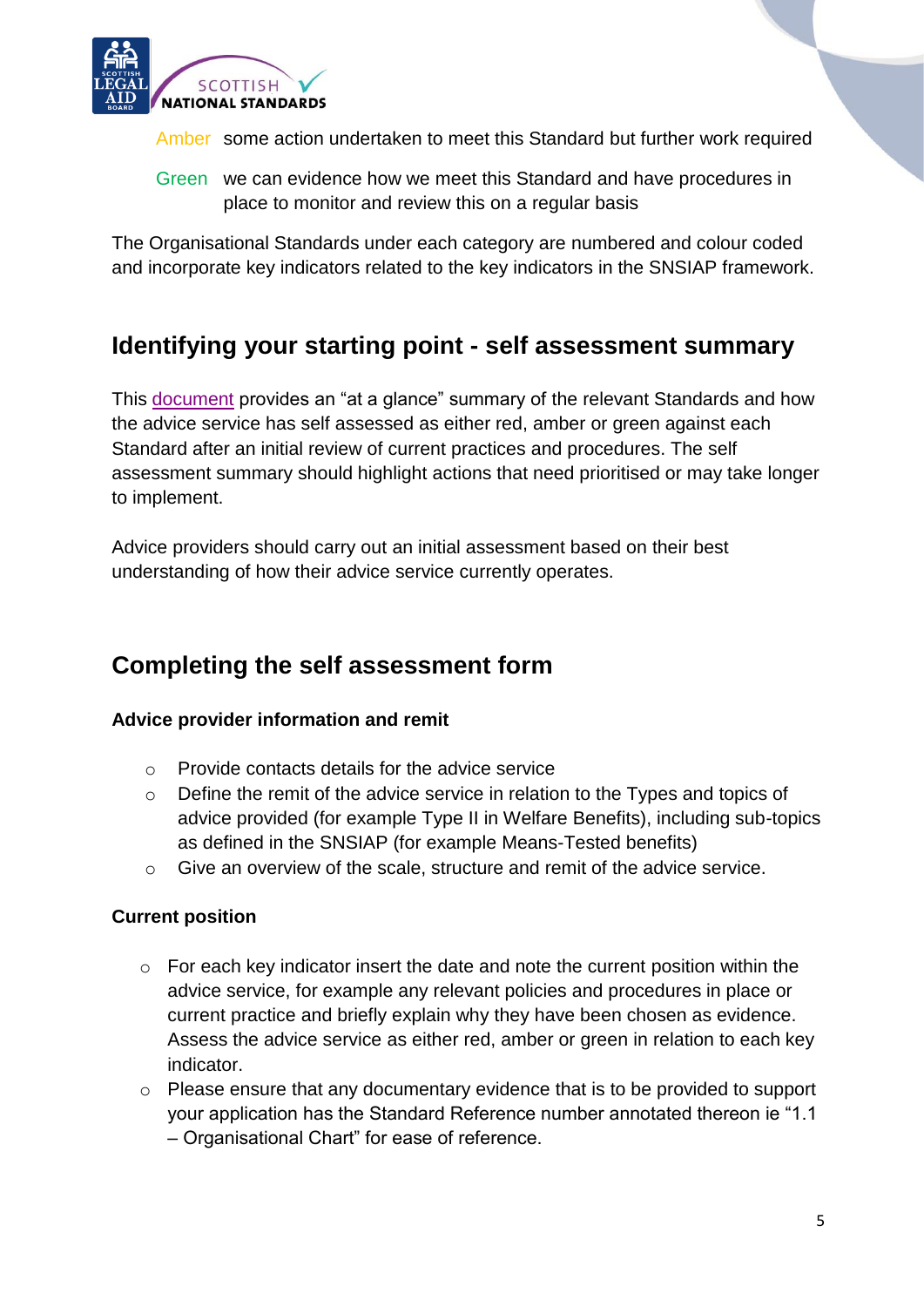

### **Action(s) required/Progress log**

o Note the task(s) that need to be completed in order to move towards green and include any actions already taken. Use this column to note progress made in completing the tasks.

#### **Target completion date**

o This is not essential, but if preferred a target completion date for any action required can be inserted.

#### **Standard ready for review**

- o Complete this section once the Standard has been assessed as green ("we can evidence how we meet this Standard and have procedures in place to monitor and review this on a regular basis");
	- summarise how the advice service meets this Standard
	- explain why the evidence provided is appropriate and proportionate for the advice service
	- reflect on the actions taken and progress and improvements made by the advice service
	- outline the systems in place to monitor and review your compliance

#### **Monitoring and reviewing compliance**

<span id="page-5-0"></span>o If preferred this section can be used to outline the systems in place to monitor and review compliance as an alternative to providing this information for each individual Standard in the "Standard ready to review" box.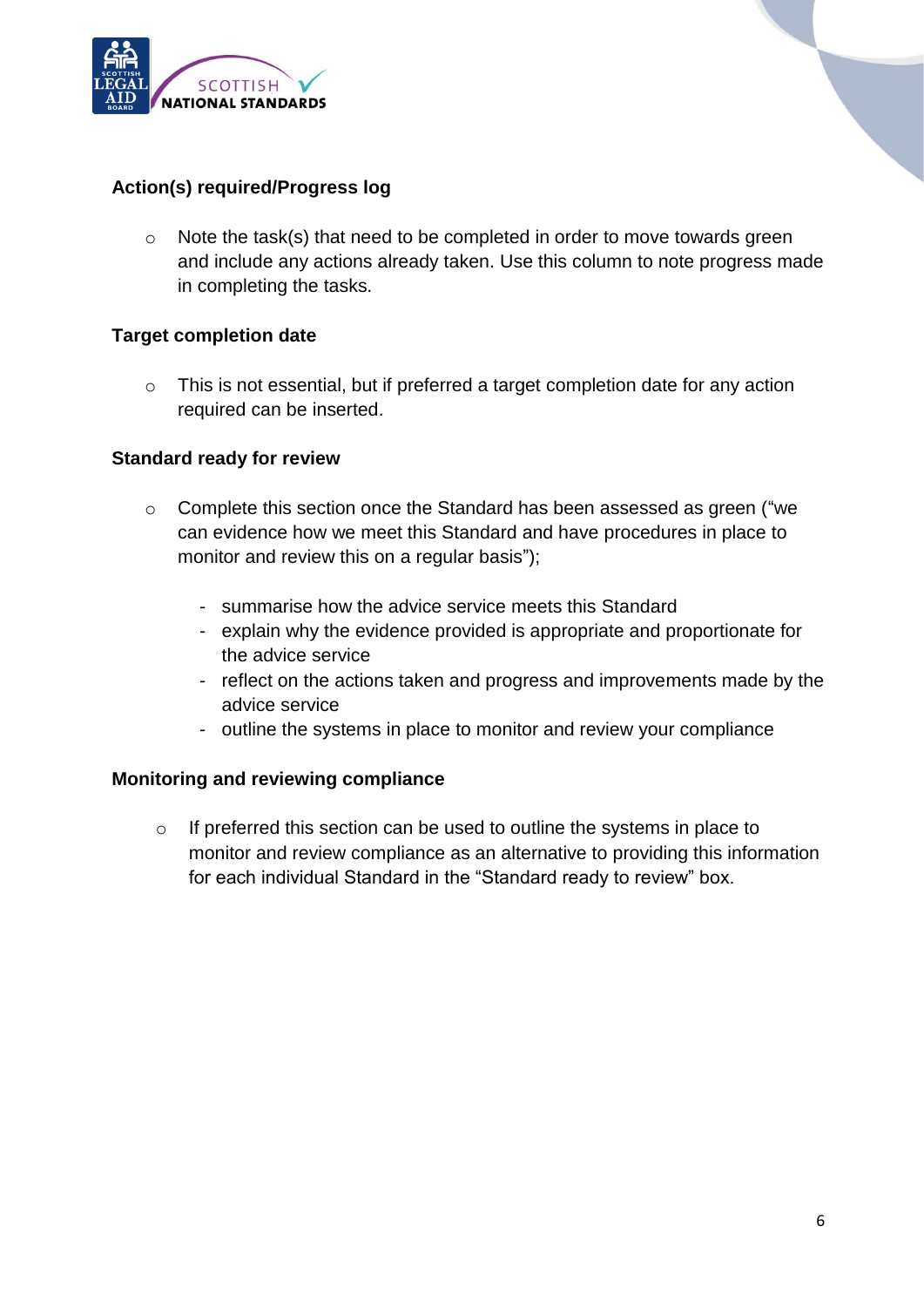

# **Guidance on evidence**

The following examples are to be used as a guide as to what could be presented as evidence to show compliance with the Standards. The lists are not exhaustive and you may have other documents that are more relevant. As stated previously the evidence provided should be succinct; using bullet points*, not long descriptions.*  Please ensure that your evidence for each section relates directly to the relevant Standard requirement.

### **4. Standards for Providing the Service**

| 4.3<br>All service providers must maintain regular contact and liaison with other<br>providers in the locality. Referral agreements must be established<br>between agencies to ensure that service users receive a consistent and<br>seamless service |                                                                                                                                                                                                                                                                                                                                                                                                                                     |
|-------------------------------------------------------------------------------------------------------------------------------------------------------------------------------------------------------------------------------------------------------|-------------------------------------------------------------------------------------------------------------------------------------------------------------------------------------------------------------------------------------------------------------------------------------------------------------------------------------------------------------------------------------------------------------------------------------|
| <b>Key</b><br><b>Indicator</b>                                                                                                                                                                                                                        | 1. The service provider can demonstrate a good knowledge of other<br>relevant service providers in their locality                                                                                                                                                                                                                                                                                                                   |
|                                                                                                                                                                                                                                                       | Demonstrate how this knowledge is gathered and made available to<br>staff, for example;<br>membership of agency forums<br>$\bullet$<br>staff training<br>$\bullet$<br>procedures/methods for accessing information on other service<br>$\bullet$<br>providers<br>directory of local agencies<br>networking<br>$\bullet$<br>partnerships<br>Alternatively, note if there are no other relevant service providers in the<br>locality. |
| <b>Key</b><br><b>Indicator</b>                                                                                                                                                                                                                        | 2. The advice service has a referral policy and procedures in place                                                                                                                                                                                                                                                                                                                                                                 |
|                                                                                                                                                                                                                                                       | Evidence how the policy and procedures are made available and<br>actioned by staff, for example;<br>referrals policy and procedures<br>$\bullet$<br>service level agreements<br>$\bullet$<br>informal agreements/working arrangements with other service<br>provider                                                                                                                                                                |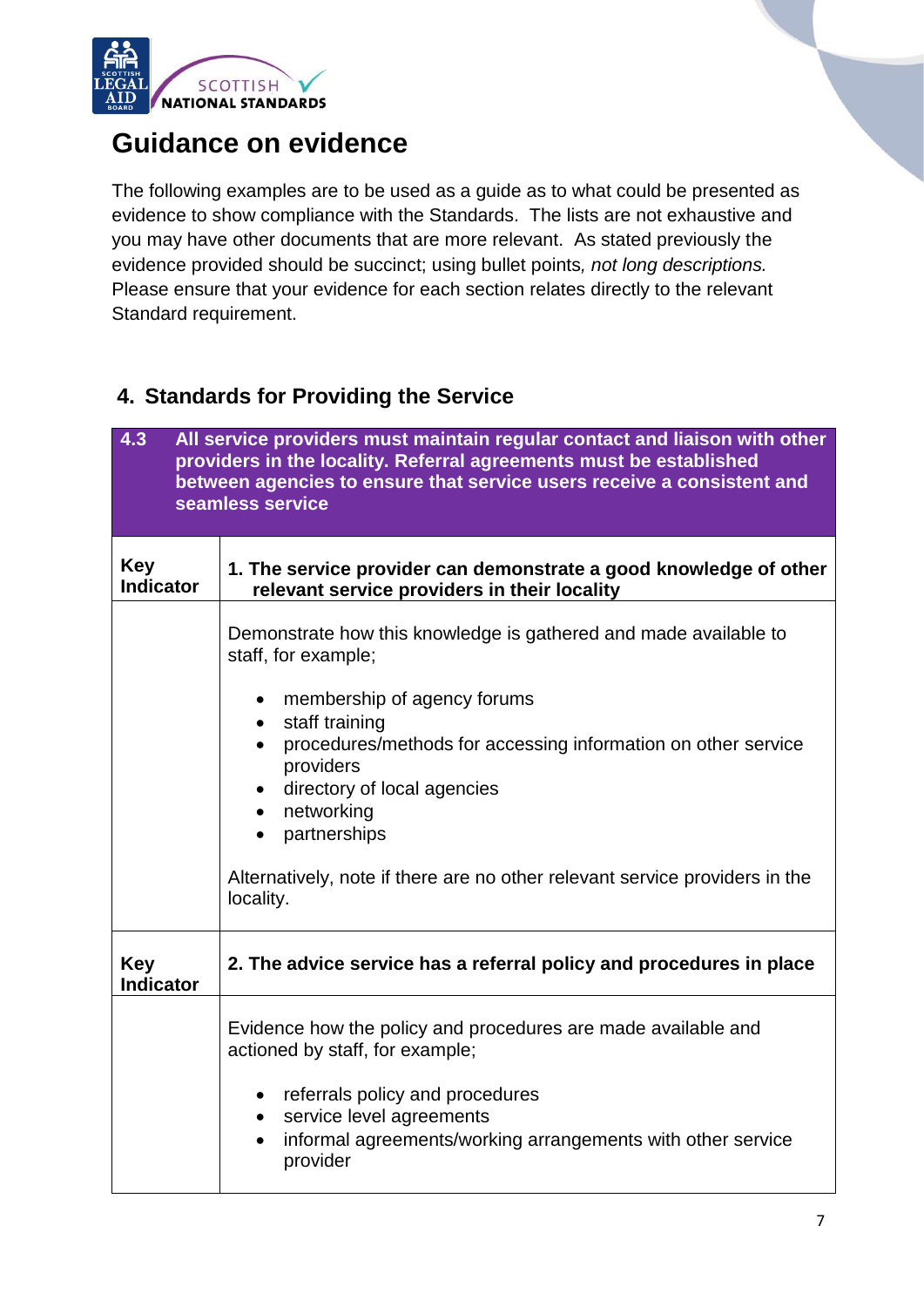

|                                | Alternatively, note if there are no other relevant service providers in the<br>locality.                                                                   |
|--------------------------------|------------------------------------------------------------------------------------------------------------------------------------------------------------|
| 4.4                            | Type II & III services must have systems that ensure that service user<br>information and case files are well organised.                                   |
| <b>Key</b><br><b>Indicator</b> | 1. The service provider has an effective and efficient case<br>management system                                                                           |
|                                | Details of current case management system (s), that:                                                                                                       |
|                                | can identify and trace all documents and correspondence relating<br>$\bullet$<br>to a case<br>identifies any conflict of interest<br>$\bullet$             |
|                                | records centrally any key dates in a case<br>$\bullet$                                                                                                     |
|                                | ensures that casework is stored in a way that the records are<br>clear to another caseworker                                                               |
|                                | records the advice given, to ensure that the status of a file and<br>$\bullet$<br>any action taken can be easily verified                                  |
|                                | ensures that there is proper authorisation and monitoring of<br>actions taken                                                                              |
|                                | can generate data that allows for monitoring the number of cases,<br>$\bullet$<br>time spent and type of case undertaken by each adviser                   |
| 4.5                            | Type II & III services must have a casework procedure that can be applied<br>consistently to all service users.                                            |
| <b>Key</b><br><b>Indicator</b> | 1. The service has casework procedures, covering the outset of the<br>case, progressing and closing the case, that are consistently<br>applied by advisers |
|                                | At the outset of a case procedures should identify:                                                                                                        |
|                                | the requirements of the client                                                                                                                             |
|                                | what action is to be take                                                                                                                                  |
|                                | if someone is to be responsible for the case who this will be<br>$\bullet$<br>key dates in the matter<br>$\bullet$                                         |
|                                | any expectations of the service provider on the user of service                                                                                            |
|                                | (for example, any fees that may be charged including                                                                                                       |
|                                | disbursements and commissions)<br>management information relevant to the service                                                                           |
|                                | and will ensure, in progressing casework, that:                                                                                                            |
|                                | if appropriate a case plan is prepared<br>٠<br>information on progress is passed to the user of service at<br>appropriate intervals                        |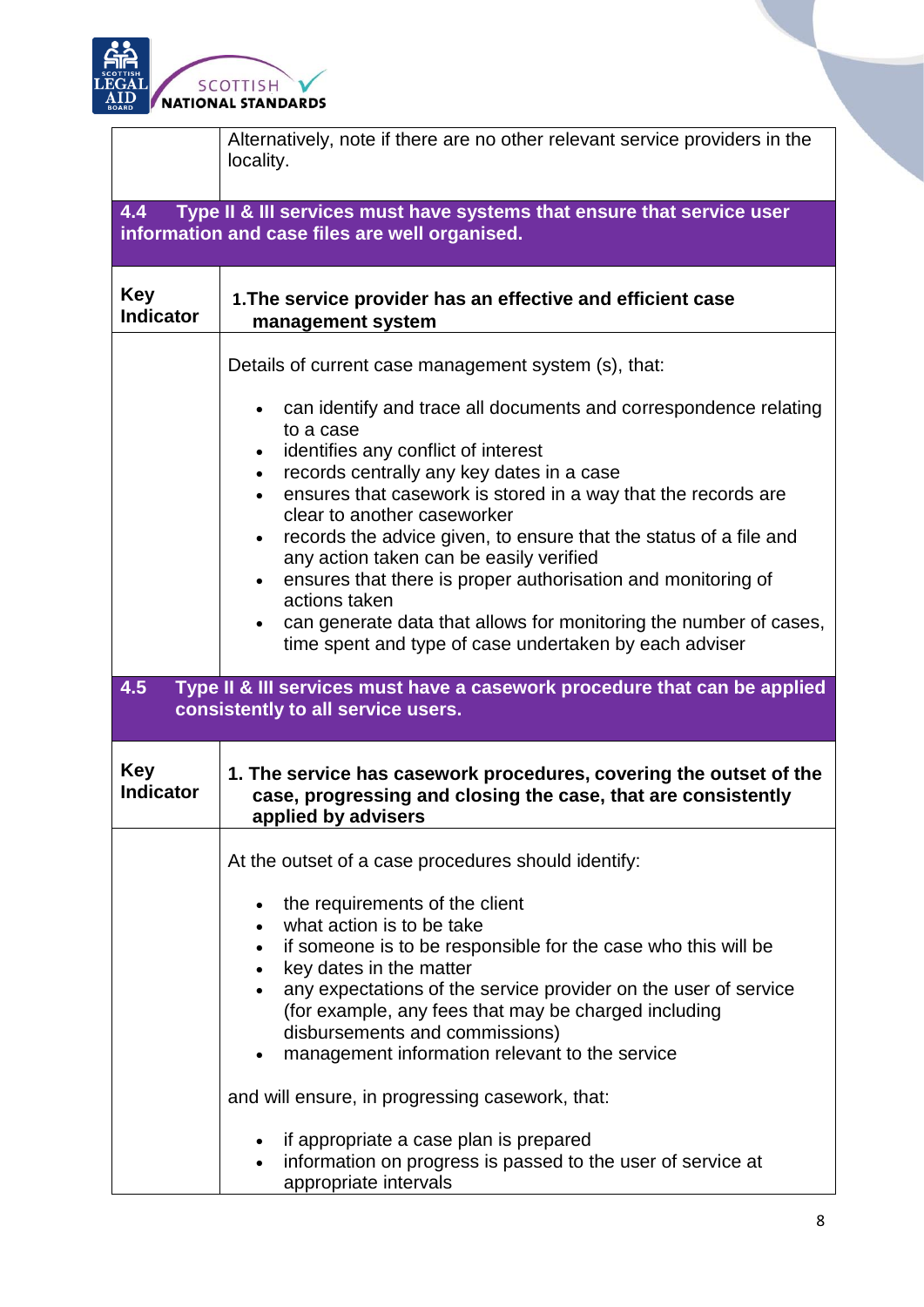

|                                | • information on any changes is communicated promptly to the<br>user of service                                                                                                                                                                                                                                                                                                                                                                            |
|--------------------------------|------------------------------------------------------------------------------------------------------------------------------------------------------------------------------------------------------------------------------------------------------------------------------------------------------------------------------------------------------------------------------------------------------------------------------------------------------------|
|                                | and ensure at the end of a case the following actions are completed:                                                                                                                                                                                                                                                                                                                                                                                       |
|                                | report and if appropriate confirm in writing to the service user on<br>$\bullet$<br>the outcome and explain any action the user of service should<br>now take<br>return to the user of service any original documentation except<br>where the user of service has agreed that the agency should<br>maintain this information. In this case, the user of service should<br>be informed of storage arrangements and how they can access<br>this information. |
|                                |                                                                                                                                                                                                                                                                                                                                                                                                                                                            |
| 4.6                            | Type II & III services must ensure that the casework files of individual<br>advisers are subject to suitably qualified, independent review.                                                                                                                                                                                                                                                                                                                |
| <b>Key</b><br><b>Indicator</b> | 1. Service providers should have arrangements for case files to<br>be reviewed by a supervisor, or other adviser under the control<br>of the supervisor, who has not been involved in the day to day<br>conduct of the case.                                                                                                                                                                                                                               |
|                                | Demonstrate the arrangements in place, for example;                                                                                                                                                                                                                                                                                                                                                                                                        |

# **5. Standards Around Competence**

| 5.2                     | All service providers must ensure that they have systems to identify the<br>skills and knowledge required to meet users' needs and the procedures<br>to match these requirements with staff and volunteers delivering the<br>service |  |
|-------------------------|--------------------------------------------------------------------------------------------------------------------------------------------------------------------------------------------------------------------------------------|--|
| Key<br><b>Indicator</b> | 1. There are systems, procedures and processes in place that<br>ensure staff have the relevant skills and knowledge to meet<br>users' needs                                                                                          |  |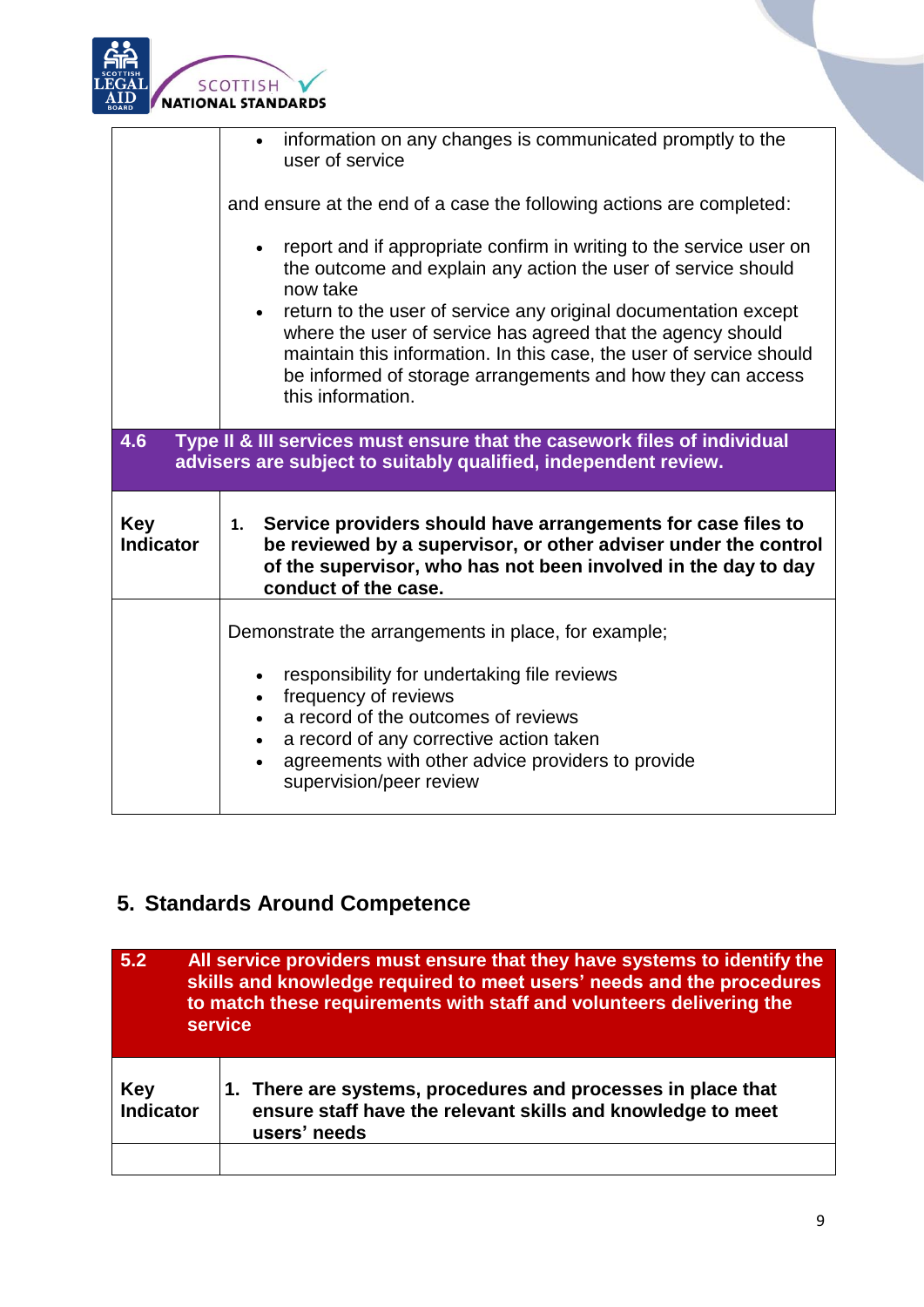

|                         | Evidence the systems, procedures and processes in place, for example;                                                                                                                                                                                                                                                            |
|-------------------------|----------------------------------------------------------------------------------------------------------------------------------------------------------------------------------------------------------------------------------------------------------------------------------------------------------------------------------|
| 5.3                     | person Specifications for each job role<br>job Descriptions<br>induction programme<br>one to one's/supervision<br>reviews/appraisals<br>training plans<br>case management procedures<br>team meeting agendas<br>advice team folders on a shared drive<br>All service providers must ensure that those delivering the service are |
|                         | provided with adequate training and development                                                                                                                                                                                                                                                                                  |
| Key<br><b>Indicator</b> | 1. The service has induction procedures, an appraisal system, and<br>training and development plans and procedures in place.                                                                                                                                                                                                     |
|                         | Evidence the systems, procedures and plans in place; for example;<br>Induction programme<br>٠<br>Appraisal system<br><b>Training plans</b>                                                                                                                                                                                       |
| Key<br>Indicator        | 2. All advisers with less than 5 years of experience undertake no<br>less than 35 hours of training per year. All advisers with more<br>than 5 years of experience undertake no less than 20 hours of<br>training per year;                                                                                                      |
|                         | Demonstrate how you have met or plan to meet this target, for example<br>in;<br>training records<br>training budget<br>induction manual<br>$\bullet$<br>induction training<br>staff handbook<br>joint progress review documents<br>appraisal                                                                                     |
| 5.4                     | All service providers must ensure that all staff involved in delivering the<br>service have core competences before they advise the public                                                                                                                                                                                       |
|                         |                                                                                                                                                                                                                                                                                                                                  |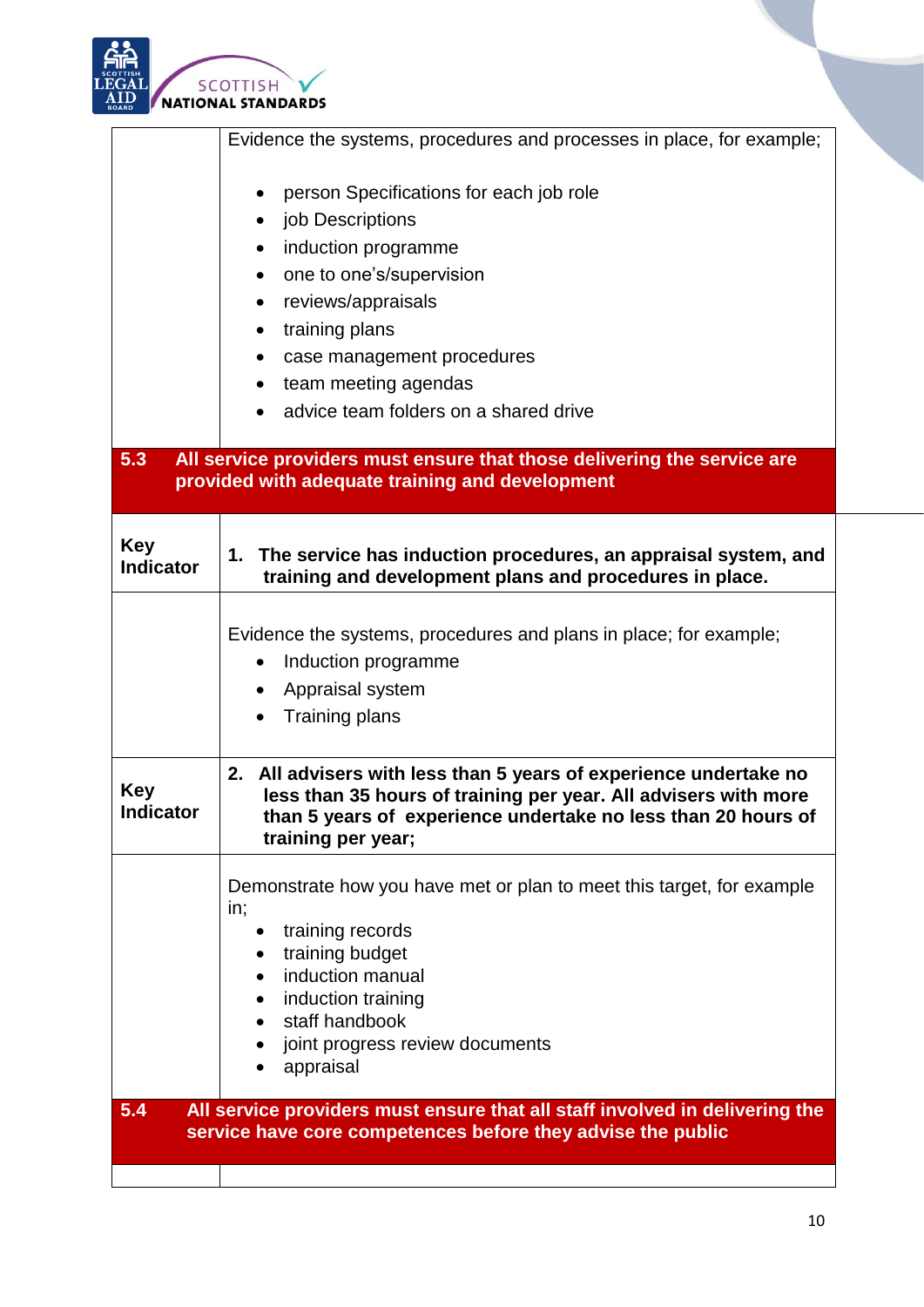

| <b>Key</b><br><b>Indicator</b> | 1. The service ensures that those delivering the service have the<br>skills and knowledge to provide advice to the public, including<br>the relevant core competences listed in the SNSIAP.                                                                                                                                                                                           |
|--------------------------------|---------------------------------------------------------------------------------------------------------------------------------------------------------------------------------------------------------------------------------------------------------------------------------------------------------------------------------------------------------------------------------------|
|                                | Demonstrate that those delivering the service meet the Generic<br>Competences set out in ' Section 2: Competences for Advisers' of<br>the Standards:                                                                                                                                                                                                                                  |
|                                | 1.1 Effective Interviewing<br>1.2 Recording and Managing Casework<br>1.3 Time Management<br>1.4 Legal Research and Feedback<br>1.5 Form Completion<br>1.6 Effective and Appropriate Referrals<br>1.7 Negotiation/Advocacy<br>1.8 Representation and Litigation<br>1.9 Information Technology<br>1.10 General Benefits Checking, Income Maximisation &<br><b>Information Gathering</b> |
|                                | This could be evidenced in for example;<br>induction training<br>$\bullet$<br>adviser training programme<br>$\bullet$<br>Peer Review Moderation Committee decision letter<br>$\bullet$<br>actions planned in response to recommendations in the peer<br>review report(s) and Moderation Committee decision letter                                                                     |
|                                | Demonstrate that those delivering the service have appropriate<br>knowledge of the subject area as set out in 'Section 2:<br>Competences for Advisers' of the Standards.                                                                                                                                                                                                              |
|                                | This could be evidenced in for example;                                                                                                                                                                                                                                                                                                                                               |
|                                | Peer Review Moderation Committee decision letter<br>$\bullet$<br>actions planned in response to recommendations in the peer<br>$\bullet$<br>review report(s) and Moderation Committee decision letter<br>adviser training records. (Forms will be provided by the<br>auditor who will check a sample of advisers training records.)                                                   |
|                                | Demonstrate that those delivering the service are able to<br>effectively operate within the service's case recording system.<br>For example;                                                                                                                                                                                                                                          |
|                                | procedure manual<br>Peer Review Moderation Committee decision letter<br>actions planned in response to recommendations in the peer<br>review report(s) and Moderation Committee decision letter                                                                                                                                                                                       |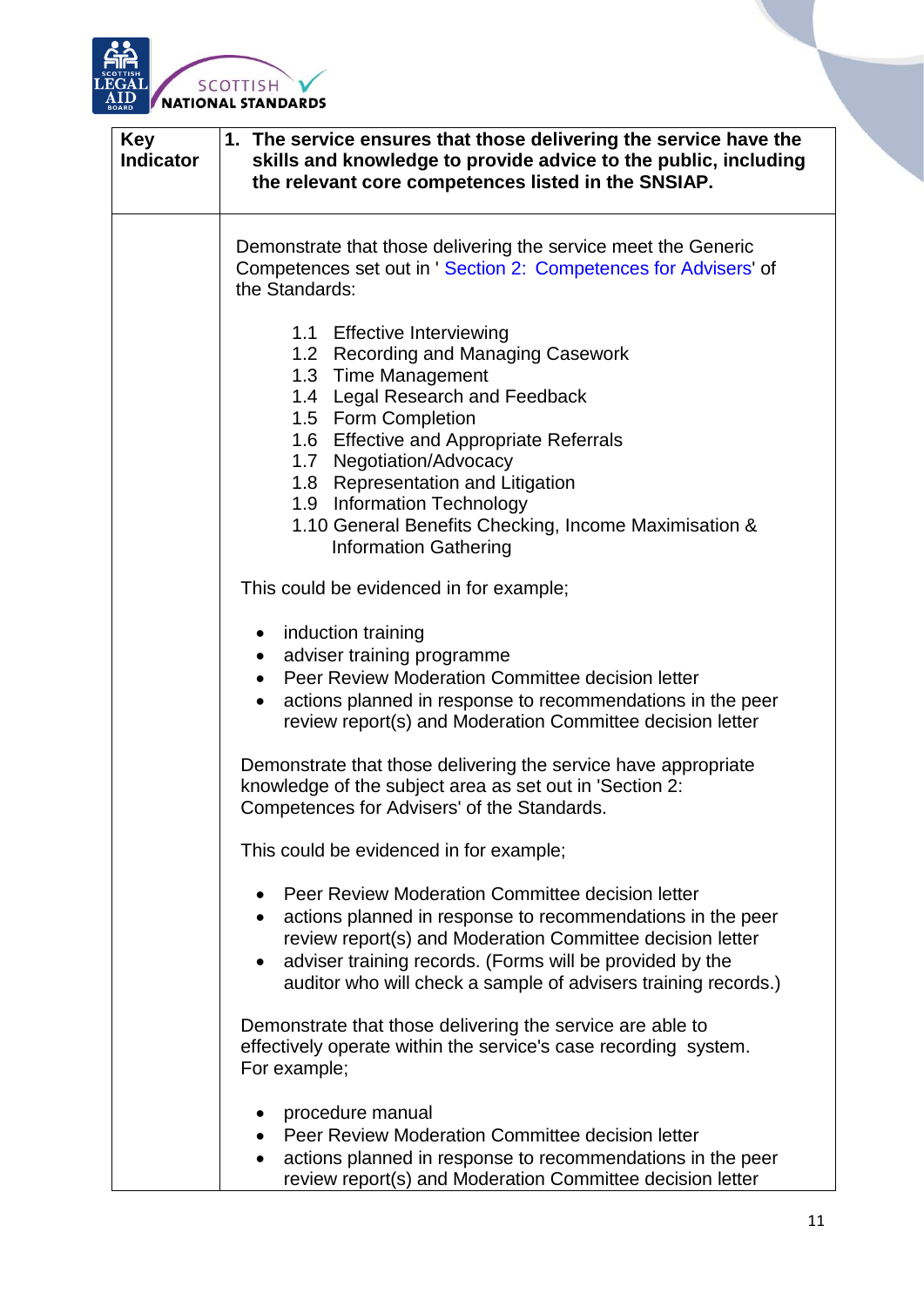

 $\overline{\Gamma}$ 

| 5.5<br>All service providers must ensure that all cases are dealt with by an<br>adviser competent in that topic                                                                |                                                                                                                                                                                                                                                                                                           |
|--------------------------------------------------------------------------------------------------------------------------------------------------------------------------------|-----------------------------------------------------------------------------------------------------------------------------------------------------------------------------------------------------------------------------------------------------------------------------------------------------------|
| <b>Key</b><br><b>Indicator</b>                                                                                                                                                 | 1. The service can demonstrate that advisers meet the requirements<br>of Section 2 of the Standards for the relevant area of law                                                                                                                                                                          |
|                                                                                                                                                                                | The auditor will check evidence provided to demonstrate compliance with<br>Standards 5.3 and 5.4 and the Peer Review Moderation Committee<br>decision letter.                                                                                                                                             |
| <b>Key</b><br><b>Indicator</b>                                                                                                                                                 | 2. The service can demonstrate that the adviser, whether paid or<br>unpaid, undertakes advice work of no less than 3 hours per week<br>(Type I), no less than six hours per week (Type II) or no less than<br>twelve hours per week (Type III)                                                            |
|                                                                                                                                                                                | Demonstrate how you have met or plan to meet this target, for example<br>in;<br>• contracts of employment<br>job descriptions<br>case records<br>volunteer agreements                                                                                                                                     |
| <b>Key</b><br><b>Indicator</b>                                                                                                                                                 | 3. Supervision arrangements are in place to oversee the work of<br>the adviser in their topics in line with the requirements of<br>Standards 5.6.                                                                                                                                                         |
|                                                                                                                                                                                | Demonstrate the supervision arrangements in place, for example;<br>case management procedures<br>peer check forms<br>supervision records<br>line manager support (job description)<br>$\bullet$<br>feedback from mentor or colleague, for example as part of<br>induction, shadowing or mentoring process |
| 5.6<br>All service providers must ensure that all information and advice work is<br>supervised by a suitably qualified individual either from within or<br>outwith the service |                                                                                                                                                                                                                                                                                                           |
| <b>Key</b><br><b>Indicator</b>                                                                                                                                                 | 1. The service can demonstrate that the supervising adviser meets<br>the requirements in Section 2 of the Standards, for the relevant<br>areas of law                                                                                                                                                     |